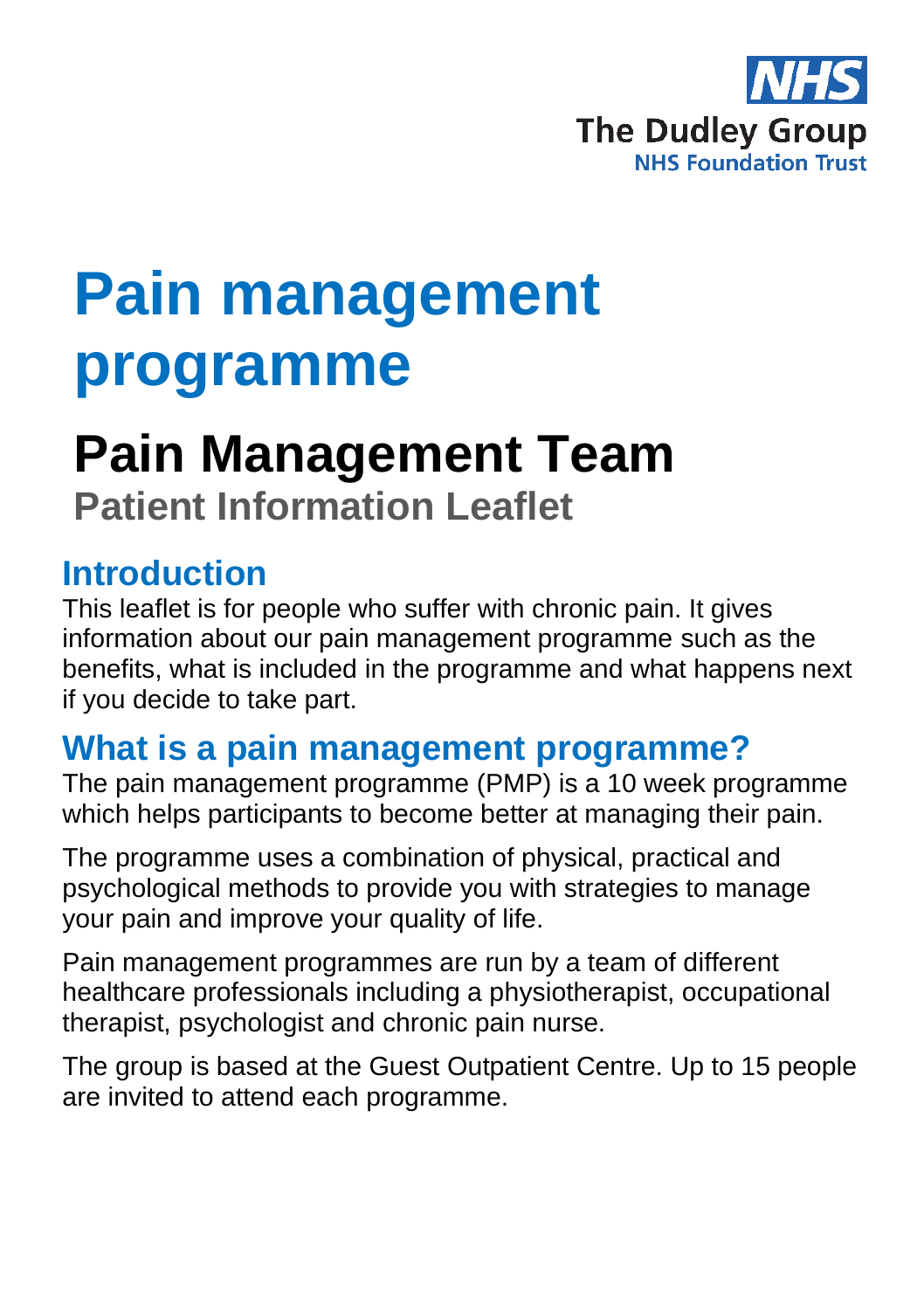## **What is the aim of the programme?**

The pain management programme will focus on helping you to manage your pain rather than curing it.

#### **What are the benefits of the programme?**

After attending the 10 week programme, previous participants have found their pain easier to manage. They are also more optimistic and confident about the future.

The programme will enable you to take control of your situation and get the most out of life, despite your pain. The group environment allows participants to share their pain stories and learn from each other's experiences**.** 

## **What is included in the programme?**

The following topics are included:

- Setting manageable goals for yourself
- Learning about theories of pain
- Practising techniques in relaxation and deep breathing
- Learning about how to pace activities
- Information about medications
- Understanding the impact of pain on your thoughts, feelings, physical well-being and your relationships
- Discover how physical activities, including gentle stretching and graded exercise, can help manage your pain better
- Information on how to improve your sleep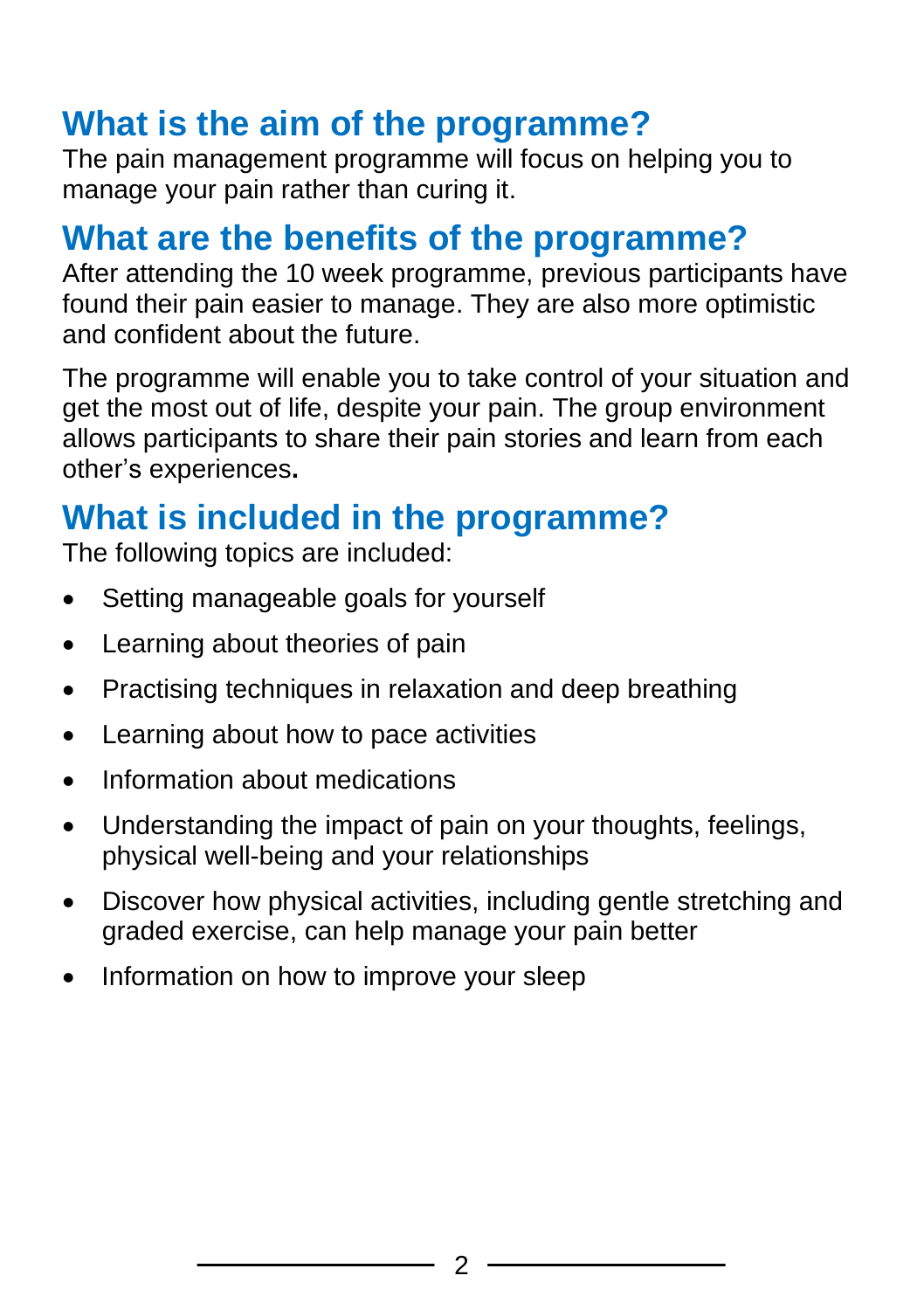## **Is the pain management programme for me?**

If you are living with persistent pain which makes your life difficult, and previous medical treatments have not fully helped, or not helped at all, it is possible that the pain management programme could offer you a different way of managing your pain symptoms.

#### **The pain management programme could help if you:**

- Find it difficult to do everyday activities such as work, household tasks or hobbies and exercise, because of pain
- Feel worried and stressed by pain
- Feel low and sad at times because of the pain
- Are open minded about trying to do things differently and are willing to take part in a group

## **What happens once I have been referred to the pain management programme?**

The Pain Management Team will send you an appointment to attend an assessment. At the end of this a joint decision will be made, between yourself and team, as to whether the programme will benefit you. This assessment will also give you an opportunity to discuss the programme further with the team.

#### **Can I find out more?**

You can find out more from the following weblinks:

**Pain Toolkit App** <http://www.paintoolkit.org/>

#### **Understanding pain video**

<https://www.youtube.com/watch?v=RWMKucuejIs>